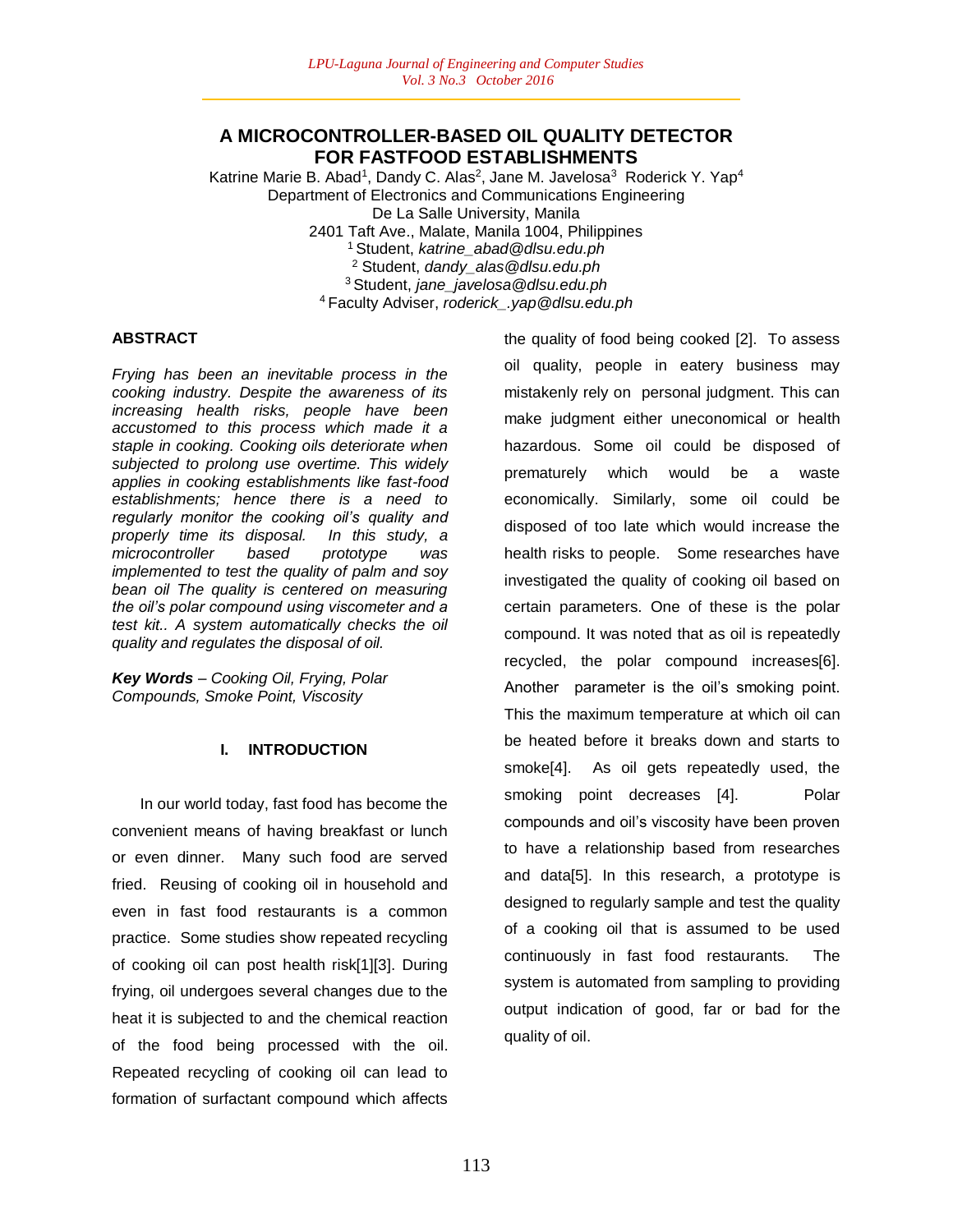### **II. DESIGN CONSIDERATIONS**



# Figure 1. System Setup

Figure 1 shows the process and interconnection of all the devices integrated into the system. The hardware consists of the control box, the testing section and the disposal section. The control box consists of a switch and 3 LEDs colored green, yellow and red indicating the status of the oil. Green indicates good oil; yellow indicates fair oil; and red indicates bad oil. The testing section is composed of pumps, solenoid valves, boxer fans, viscometer, a dark sensor, and a mechanical actuator for opening and closing the orifice of the viscometer.

The disposal section only consists of a pump and a storage bin. When testing result shows the oil as unfit for reuse, this section will direct the oil to the disposal container. A red LED will light up and an alarm will sound off as a reminder to the user of the oil's poor quality.



Figure 2. System Flowchart

Figure 2 shows the whole process of the system and all the conditions that apply. The system starts by allowing the user to choose between palm oil and soy bean oil. The chosen oil will be released mechanically into the fryer. In fast food establishments, an oil may be used from several hours to several days. It is for this reason that periodical sampling during the cooking process may be necessary. When the actual cooking has started, a pump would draw oil samples from the fryer to subject it to testing. As the oil is drawn, it passes through a winding path of aluminum pipe. A set of boxer fans turn on while the oil is inside the pipe to allow the oil to cool to room temperature. A solenoid valve is provided to block the path of the oil before it could reach the next stage which is the viscometer. After some minutes of cooling, a compressor motor actuates to cover the viscometer's orifice. This signals the microcontroller to actuate the solenoid valve to release the oil into the viscometer.

Once the viscometer is full, the actuator motor uncovers the orifice of the viscometer. This allows the oil to start flowing out of the viscometer. The system triggers a timer to measure the oil's flow rate using the viscometer. A dark sensor acts as the microcontroller's eye as it waits for the oil flow to stop. The higher the oil's viscosity, the longer will be the waiting time. The flow rate measured corresponds to a viscosity value which in turn relates to a measure of the oil's polar compound. The value of the polar compound obtained forms the basis for determining the oil's reusability. If the oil is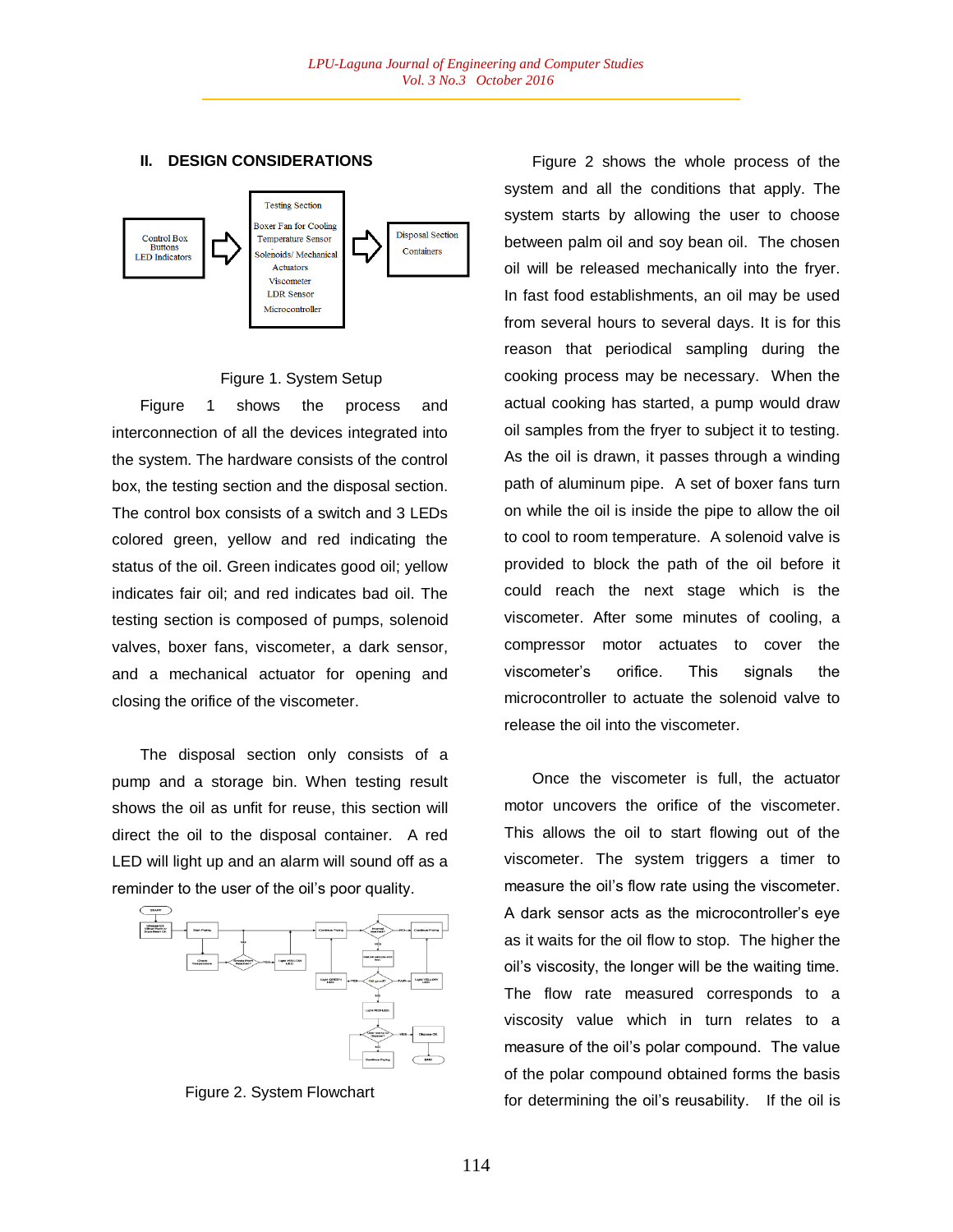still fit for reuse, a second pump would activate to save the oil for future use.

The most important concern with the creation of the prototype is the cooling of the oil and the maximization of the space allotted without jeopardizing the functionality of the whole system. The actual length of the pipe was set to 6 feet i.e. enough to fill up the viscometer with enough quantity of oil up to the rim. To save space, the aluminum pipe was bent several rows providing a winding path for the oil. For the cooling of the oil, four boxer fans were used; enough to cool the entire aluminum pipe. The motor used to open and close the orifice of the viscometer, comes from an old portable air compressor used in vehicles. PIC16F877A microcontroller was used as the main controller for the whole system. Guided by Fig. 2, a code was written to govern the sequence of operation for testing the oil.



Figure 3. Final Prototype

Figure 3 shows the prototype built. The winding aluminum pipe is terminated by a solenoid valve which releases the oil to a viscometer directly placed below it. Figure 4 shows another view of the prototype detailing the other parts of the system. The compressor motor serves as an arm for opening and covering the exit port the viscometer.. The flow rate is obtained with aid of the signal from the photo sensor.



Figure 4. Viscometer

# **III. EXPERIMENTS AND ANALYSIS OF RESULTS**

The experiment was conducted by cooking fish balls (1/2 kilogram per day for 8 hours) using palm oil and soya bean oil. The authors performed experiments under the same test medium, fish balls (1/2 kilo), and cooking hours, eight hours per day, for three days. The tests were conducted by cooking only at constant medium heat. In obtaining the data, viscosity was measured on a per hour basis. To test for consistency of the measurements for viscosity, the procedure was repeated five times. To test validity of the results obtained, a test kit was used for measuring the polar compound.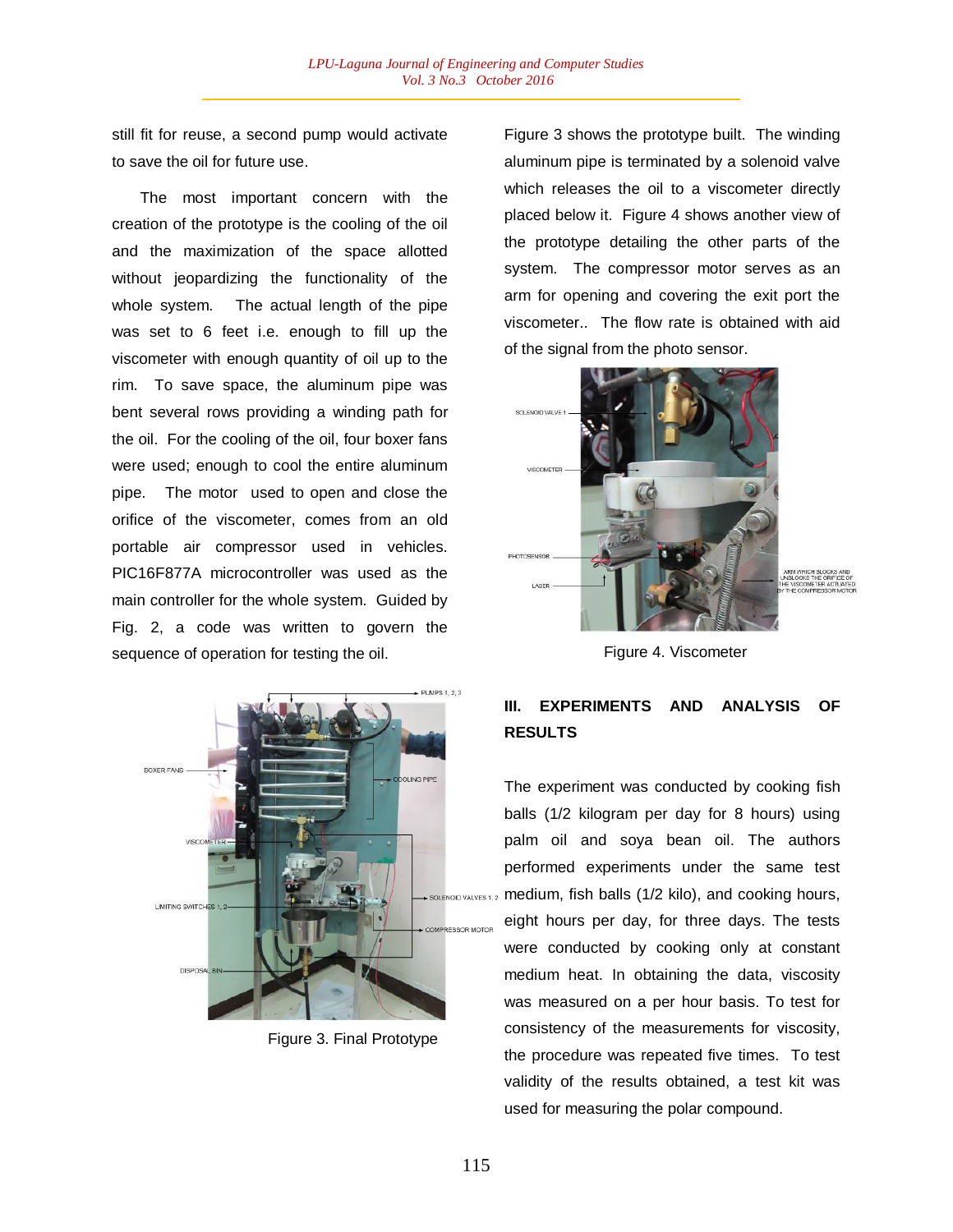### **A. Viscosity Testing**





Figure 5 shows the relationship between viscosity and percentage polar compounds for palm oil. The relation shows viscosity increasing linearly with polar compound as oil deteriorates due to prolong usage. Similar observation is noted for using soy bean oil which is shown in Figure 6.



Figure 6. Average Viscosity-Polar Compounds Relationship of Soya Bean Oil

# **B. Calibration of System through the Test Kits**

The test kits used in this experimentation was adopted for the calibration of the system so that the system would be able to give accurate and efficient results and to validate the measurements of the viscometer. Table 1 guides the kit users by showing the relation of the reaction color with the viscosity and the polar compound.

#### Table 1. Polar Compounds of Palm Oil

| <b>COLOR SCHEME</b> |              |         | 3      | Δ | 5          |     |       |  |
|---------------------|--------------|---------|--------|---|------------|-----|-------|--|
| <b>HOURS</b>        |              | $0 - 9$ |        |   | 10-17      |     | 18-24 |  |
| VISCOSITY (SSt)     | < 67         |         | 68-79  |   |            | >80 |       |  |
| POLAR               |              |         |        |   |            |     |       |  |
| <b>COMPOUNDS</b>    |              | < 20%   |        |   | 20-24%     |     | >25%  |  |
| <b>INDICATOR</b>    | <b>GREEN</b> |         | YELLOW |   | <b>RED</b> |     |       |  |



Figure 7: Test Kit Color Result for Palm (Color Scheme 1, 2, 3)

As shown in Figure 7, palm oil samples that have viscosity measurements between 0 to 67 cSt show a color result of 1, 2, 3. Specifically, in the conducted experimentation, these viscosity measurements can also be concluded to fall within the range of 0-9 cooking hours. These color results mean that palm oil within the range of anywhere below 67 cSt is still fit for reuse.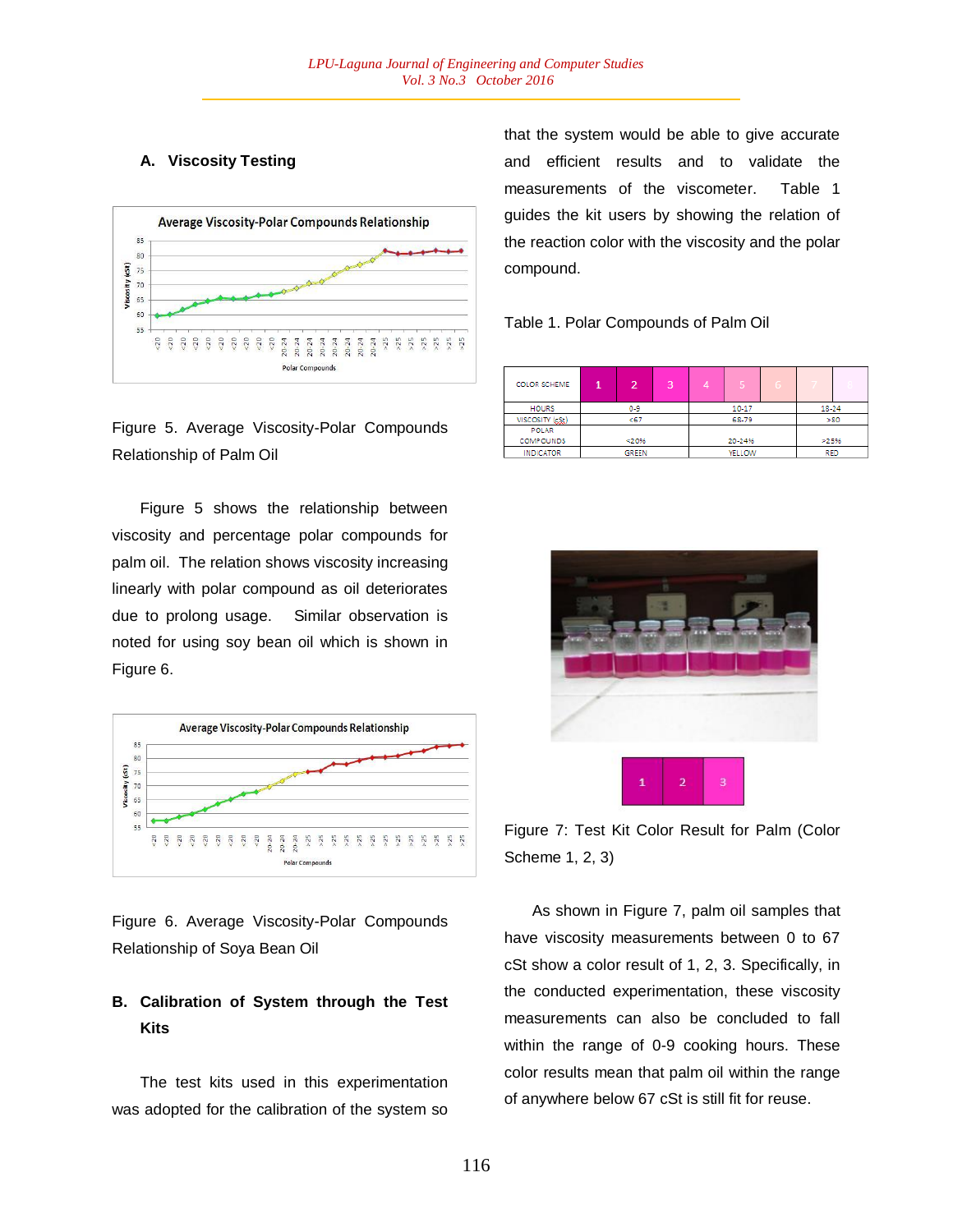

Figure 8. Test Kit Color Result for Palm (Color Scheme 4, 5, 6)

Figure 8 shows the palm oil samples that have viscosity measurements between 68-79 cSt and color results of 4, 5, 6. Correspondingly, these viscosity measurements fall under the range of between 10-17 cooking hours under the experimentation conditions. These color results mean that palm oil within the range of anywhere between 68-79 cSt can still be used, however it is suggestive to replace the oil.



Figure 9. Test Kit Color Result for Palm (Color Scheme 7,8)

Figure 9 shows the palm oil samples that have viscosity measurements anywhere above 80 cSt and a color result of 7 and 8. In the same way, these viscosity measurements can be said to result after 18-24 hours of cooking. In the experimentation, these color results mean that palm oil within the range of anywhere above 80 cSt is already unfit for reuse.

Similar observations were noted when using the test kit on soybean oil . Based on experiments however, soybean oil seems to show a longer life before it is rendered unfit for consumption.

## **C. System Evaluation in the Assessment of Oil**

Table 2 shows the system's evaluation in assessing the quality of oil. The evaluation was done by comparing the automated viscosity measurements obtained by the system and the manually-obtained viscosity measurements. It also shows the computed percentage differences.

Table 2. Determination of Good Palm Oil

| <b>Trial</b> | <b>Determination of Good Palm Oil</b><br>( >67 cSt) | 96<br><b>Difference</b> |        |
|--------------|-----------------------------------------------------|-------------------------|--------|
|              | Automated                                           | Manual                  |        |
|              | 60                                                  | 59.89                   | 0.184% |
| 2            | 64                                                  | 64.62                   | 0.964% |
|              | 67                                                  | 66.45                   | 0.824% |
| 4            | 65                                                  | 64.02                   | 1.519% |
|              | 62                                                  | 60.99                   | 1.642% |

Table 2 shows the system's evaluation in assessing good palm oil. The measured values show close resemblance to the system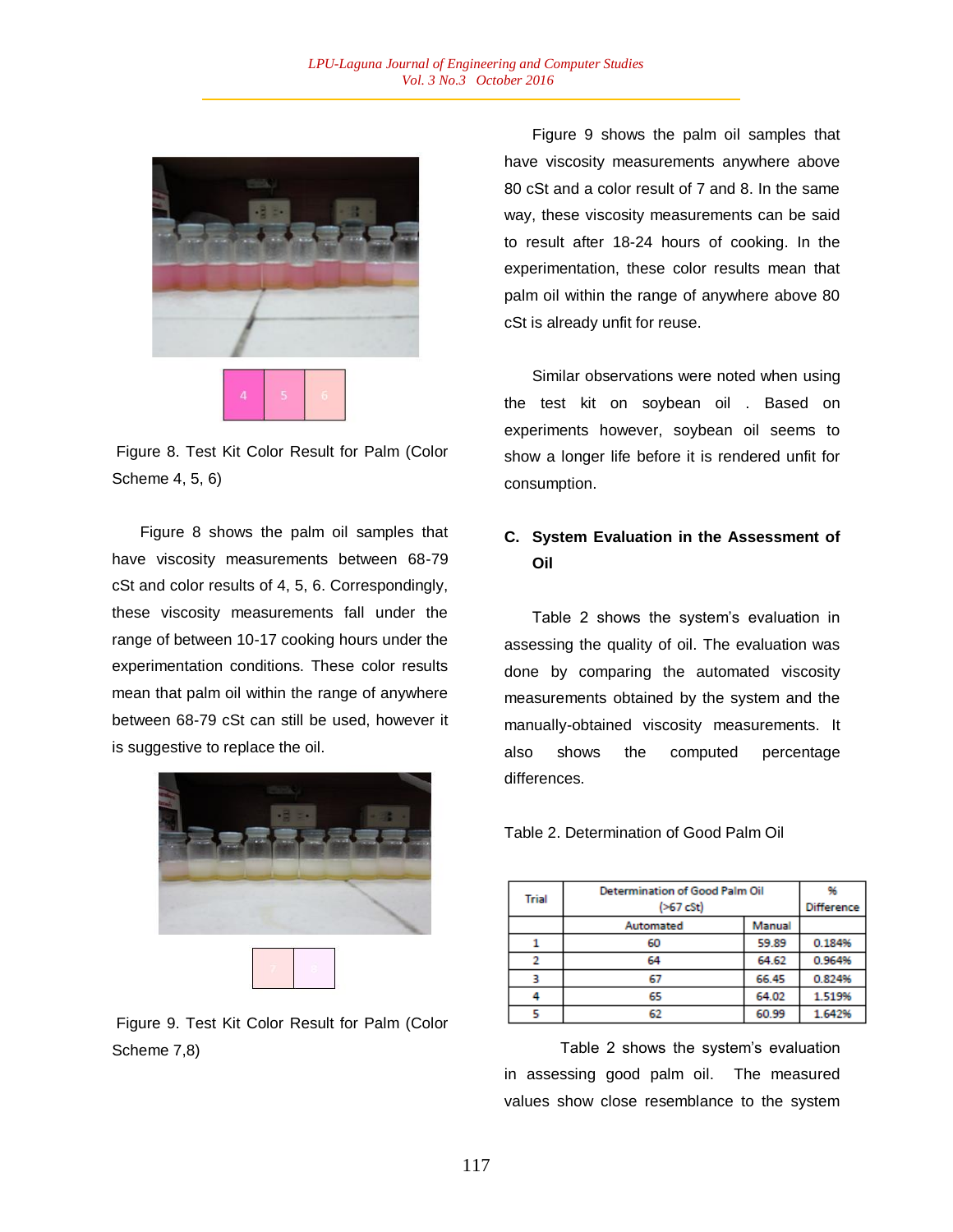generated values. Similar close relations are noted for the values obtained for testing fair oil and bad oil. These are indicated in Tables 3 and 4 respectively.

| Table 3. Determination of Fair Palm Oil |
|-----------------------------------------|
|-----------------------------------------|

|              | <b>Determination of Fair Palm Oil</b> | 96     |        |  |
|--------------|---------------------------------------|--------|--------|--|
| <b>Trial</b> | $(68-79 cSt)$                         |        |        |  |
|              | Automated                             | Manual |        |  |
|              | 64                                    | 68.25  | 6.427% |  |
| 2            | 66                                    | 71.30  | 7.721% |  |
|              | 72                                    | 69.12  | 4.082% |  |
| Δ            |                                       | 77.76  | 0.982% |  |
|              |                                       | 77.73  | 0.944% |  |

The total average percentage difference of all the percentage differences obtained for palm oil isplaced at 2.068%. On the other hand, when using soybean oil, the total average percentage difference is placed at 4.076%.

Table 4. Determination of Bad Palm Oil

| <b>Trial</b> | <b>Determination of Bad Palm Oil</b><br>( >80 cSt) | 96<br><b>Difference</b> |        |
|--------------|----------------------------------------------------|-------------------------|--------|
|              | Automated                                          | Manual                  |        |
|              | 83                                                 | 83                      | 0%     |
|              | 84                                                 | 84.33                   | 0.392% |
|              | 94                                                 | 93                      | 1.07%  |
| 4            | 95                                                 | 92                      | 3.209% |
|              | 95                                                 | 94                      | 1.058% |

#### **IV. CONCLUSION**

Developed in this research is an Automated Microcontroller-Based Cooking Oil Quality Detector with the use of the PIC16F877A. The final prototype was used for determining the quality of two oils: palm and soy bean oil. The prototype made use of pumps which are responsible for the pumping of oil samples for testing, returning oil samples that are fit for reuse and disposing oil that are unfit for reuse.

Four boxer fans that cover a length of six feet, are used to cool oil. A compressor motor was also added to covers and uncovers the orifice of the viscometer. Solenoid valves were used to time and control the flow of oil. Most importantly, included in the prototype is the Ford Cup #3 viscometer which determines the viscosity of the oil. In this experiment, only one type of food was cooked and data gathering was obtained with the condition that the food was under constant medium heat Determination of oil quality was based on the oil's polar compound using viscometer and test kits.

#### **REFERENCES**

- [1] Federico Soriguer, Gemma Rojo-Martínez et al., Hypertension is related to the degradation of dietary frying oils, American Journal of Clinical Nutrition, Vol. 78, No. 6 , 2003, 1092-1097
- [2] Richard Stier, Process Control Ensuring the Safety and Quality of Fried Food, Food Safety magazine, 2007, [Available Online: http://www.foodsafetymagazine.com/article. asp?id=1969&sub=sub1].
- **[3]** Kamsiah Jaarin and Yusof Kamisah, Repeatedly Heated Vegetable Oils and Lipid Peroxidation, Department of Pharmacology, Faculty of Medicine,Universiti Kebangsaan,, Malaysia, [Available online: http://www.intechopen.com/books/lipidperoxidation/repeatedly-heated-vegetableoils-and-lipid-peroxidation]